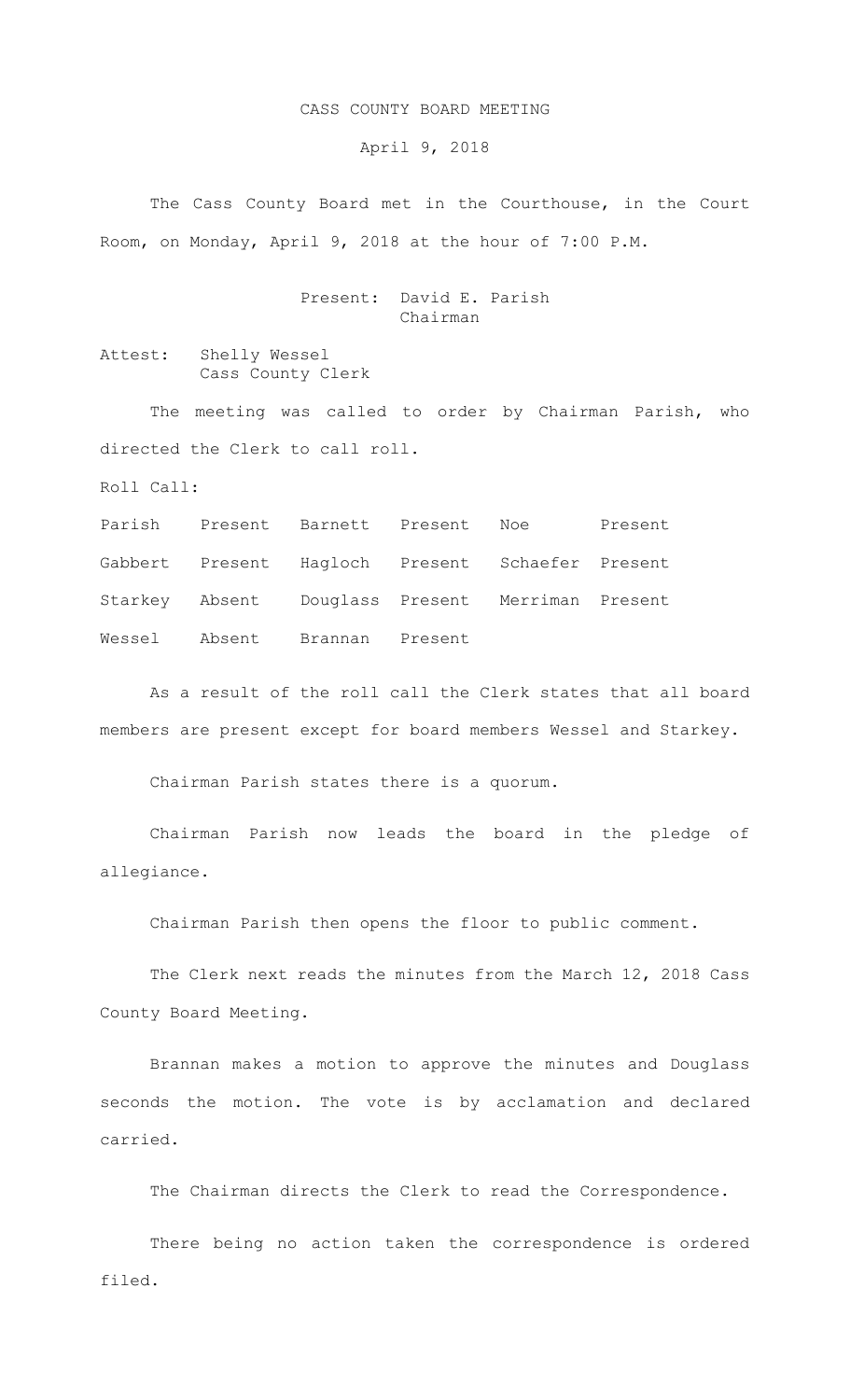Chairman Parish next calls for reports from the standing committees:

Barnett, reporting for the Courthouse and Jail committee, reports the committee met on April 5th and approved all bills as presented.

Hagloch, Chairman of the Road and Bridge Committee, reports the Road and Bridge committee met on April 2nd and approved all bills.

Merriman, Chairman of the Public Safety, Environment and Housing Committee, reports the committee met on April 23rd. Roger Lauder reported on a possible grant for marina access.

Merriman, reporting for Cass Rural Water, reports the committee met March 20th. The committee hopes the construction for the new line will be finished before the farmers start planting.

Merriman reports Animal Control met March 22nd. There were 5 dogs picked up, 3 returned to their owners, and 2 were euthanized.

Brannan, reporting for the Housing Board, reports the committee met March 15th. Construction for the Virginia Affordable Housing Project begins this month.

Brannan, reporting for the Health Board, reports the committee met on March 28th, 2018. The Health Department received a Meaningful Youth Engagement grant in the amount of \$110,000.

The Hospice fundraiser dinner is scheduled for April 21st at the Elks Lodge in Beardstown.

Merriman, reporting for the Ambulance Committee, reports Beardstown Ambulance has received 26 calls from the eastern portion of the county and everything is going well.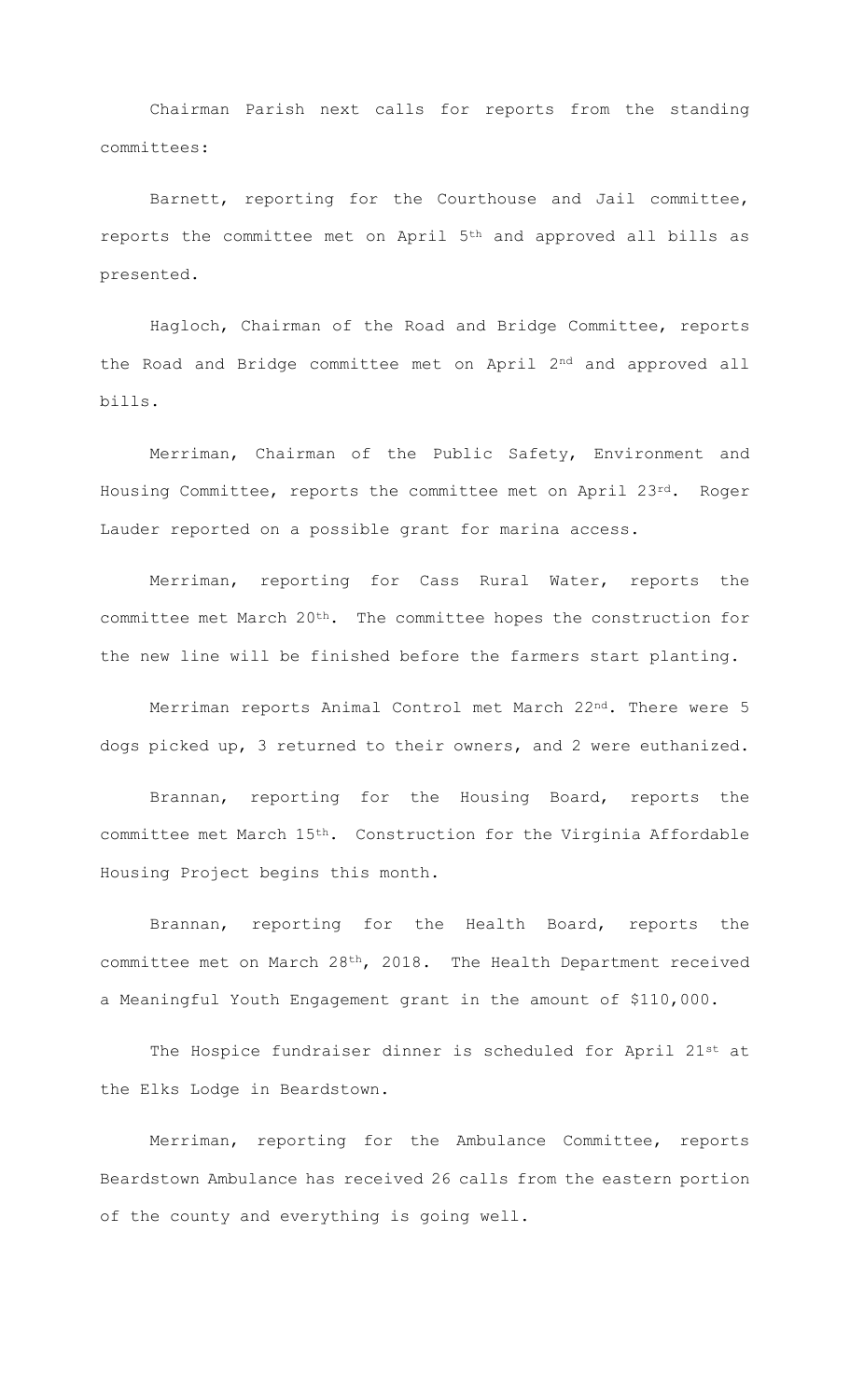Merriman, reporting for the Supervisor of Assessment's Committee, reports the committee met March 22nd. The Board of Review received 136 complaints.

Hagloch, chairman of the E-9-1-1 Committee, reports the committee met March 26th and approved all bills.

Brannan, reporting for MCS Community Services, reports the committee met and renewed the mission statement. The scholarship committee was discussed.

Schaefer, chairman of the Arenzville Rural Water Committee, reports the committee met March 27th. The committee has been canvassing residents on Highway 78 south of Virginia to determine interest in obtaining water.

The Village of Arenzville would like to connect to the new Arenzville Rural Water line as a second source of water.

There are no reports from the following committees:

Finance and Judiciary

Legislative

Liquor Control

Economic Development

Policies and Procedures

Insurance and Bonds

Resource Conservation

O.E.D.C.

O.E.D.C. Tourism

Mental Health

Beardstown T.I.F.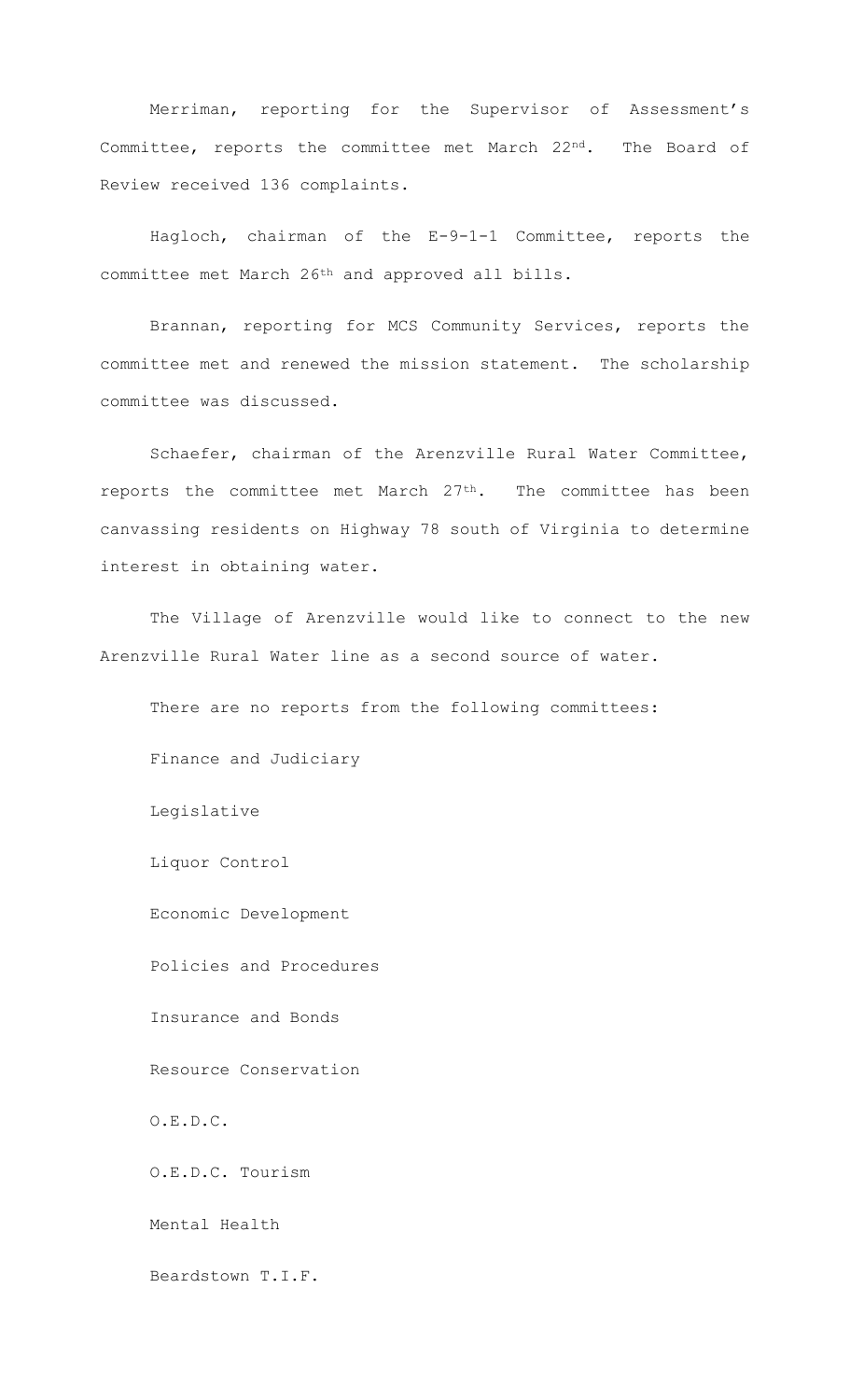Cooperative Extension

The Board next moves on to new business.

The Clerk presents the appointment to the Beardstown Sanitary District. A motion to approve the appointments is made by Barnett and seconded by Douglass. The vote is by acclamation and declared carried.

 The Clerk next presents the Resolution Transferring Funds Within the County Treasury (General Fund to Capital Improvement Fund). A motion to approve the resolution is made by Merriman and seconded by Noe. The vote is by acclamation and declared carried.

 Tim Icenogle, Cass County Highway Engineer, presents the Rural Reference Sign Maintenance Transfer from 9-1-1 to County Highway. It is no longer legal to use 9-1-1 for rural sign maintenance, and it was suggested that the Highway Department take over the duties. The Highway Department would purchase all existing inventory from 9-1-1 and maintain the signs moving forward. A motion to approve the agreement is made by Gabbert and seconded by Schaefer. The vote is by acclamation and declared carried.

Icenogle next presents the Acceptance of County MFT Bids. The Highway Department Letting was held March 29<sup>th</sup>. Icenogle recommends the Board accept the bids as presented. A motion to accept the bids is made by Schaefer and seconded by Barnett. The voter is by acclamation and declared carried.